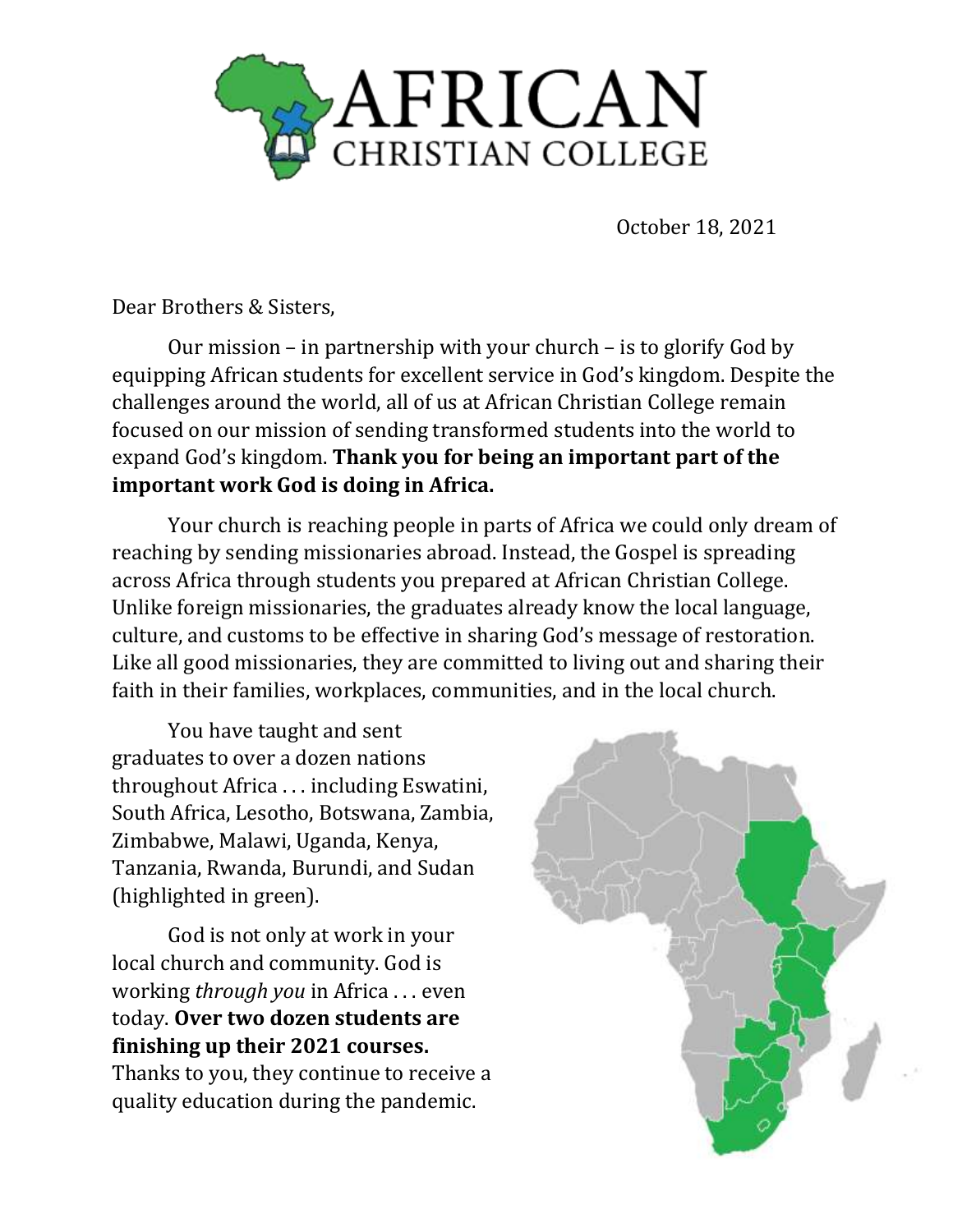In this newsy-letter, I want to share a few highlights about what's happening at African Christian College. This is so you can share with your congregation about the work you're doing in Africa.

### **Eswatini Political Unrest**

At the end of June, violent protests erupted throughout the entire country of Eswatini. Fortunately, our campus is in less urban area and protected from the destruction and violence of the protesters. Protests are not uncommon in Eswatini, but the magnitude and participation in these protests were unprecedented.

Many of the organizing groups are anti-monarchy and want the king (the last absolute monarch in Africa) to step down and allow the people to form a new government. Opportunists took advantage of the chaos for personal gain – looting and destroying businesses. Other groups and worker unions join the protests with their own demands with unclear links to an overthrow of the government. The stress and poverty heightened by the pandemic also contributed to the unrest.

After a few days of nationwide violence, the military took control of the roads and cities. This allowed some things to return to 'normal.' But the violence continued to erupt throughout the country including the burning of government schools and buildings and a brutal response by security forces. The violence has again escalated this month, effectively shutting down highways, cities, businesses, and offices as anti-monarchy protesters and schools erupt in protest.

There are no easy solutions to this conflict. The complicated and conflicting demands make it difficult to identify any reasonable path forward. Please join us in prayer for peace in Eswatini that honors God and cares for others.



### **Pray for Peace in Eswatini**

Pray for a resolution to the violence and protests that honors God and respects the dignity of all people.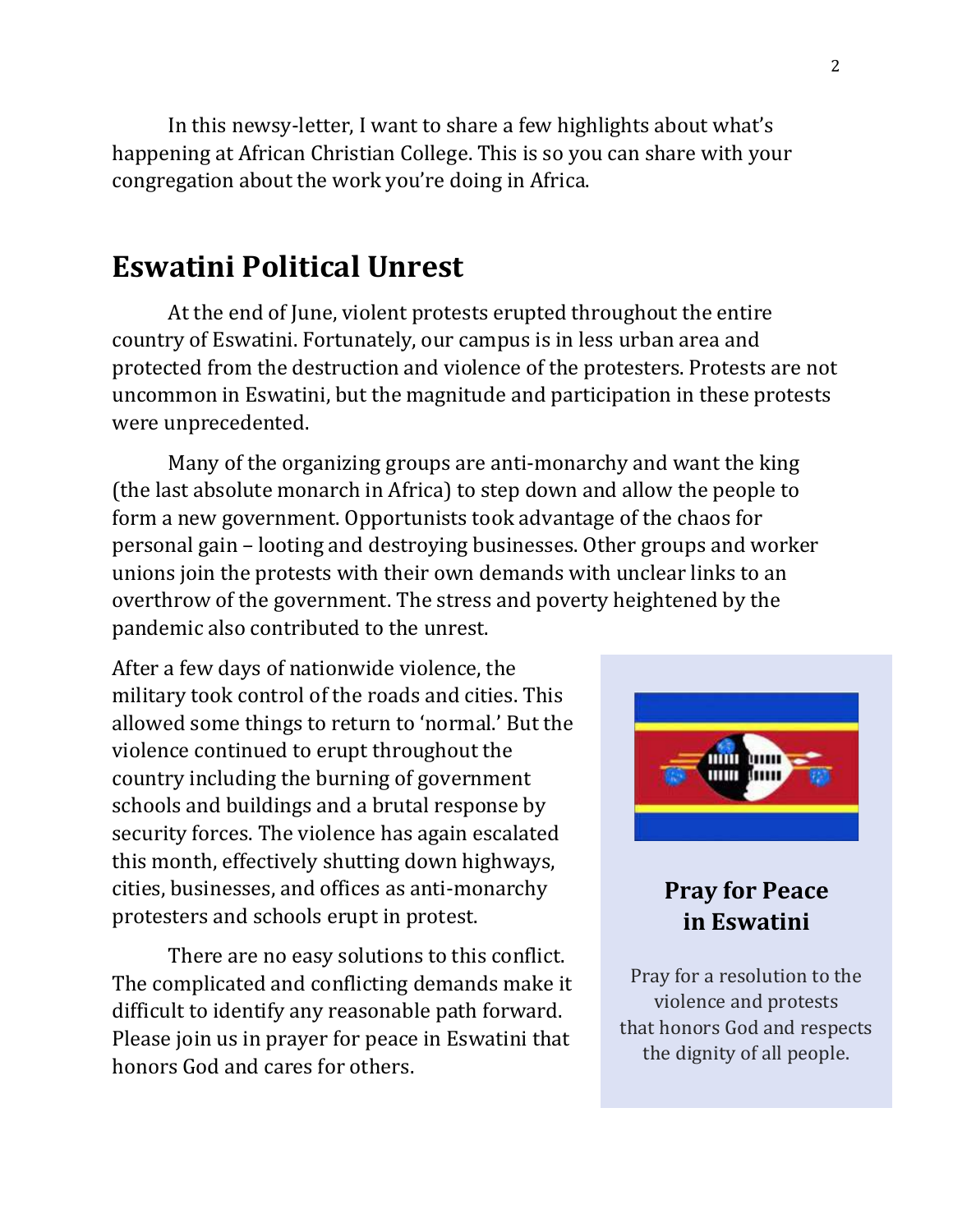## **Covid19 Pandemic in Eswatini**

Southern Africa took extreme action in 2020 to "flatten the curve" and minimize the impact of Covid19. And it worked. As you know, we had a lockdown on our campus that kept the 100 individuals living there within the campus for 9 months. As a result, our students were able to progress with their studies and we graduated over 20 students in December 2020.

A desire to move on from such tight restrictions lead to a much more difficult year with the pandemic. Early in 2021 the second wave hit Eswatini and then a much bigger and more deadly third wave arrived in July. Covid19 infected more people in Eswatini in July & August 2021 than all of 2020.

**African Christian College had zero cases from March 2020 until late June 2021.** As expected, once it arrived on campus it spread quickly, infecting at least a third of the residents on campus. None needed hospitalization, though a few have lingering issues that began with their Covid19 infection.

Thankfully, the pandemic is lessening now. Eswatini has among the highest vaccination rates in Africa, but it remains at less than 20%. Access to enough vaccines continues to be a challenge in Africa and the developing world.

## **Student Transformation Continues**

**Thanks to your help, students continue to learn despite the challenges brought by Covid19 and local protests**. But our teaching and learning process has changed in response to these challenges.

We made a difficult decision in February to send our students back to their home countries. Students and staff were worried about campus safety with the pandemic and were worn out from dealing with the stress of the 2020 lockdown. It turned out to be a great decision. It made it much easier to navigate the two deadly waves of Covid19 that hit locally alongside the violent protests around the country without students on our campus.

**Your generous support helped us provide safe and fast return travel for all our students to their home countries. It also helped cancel**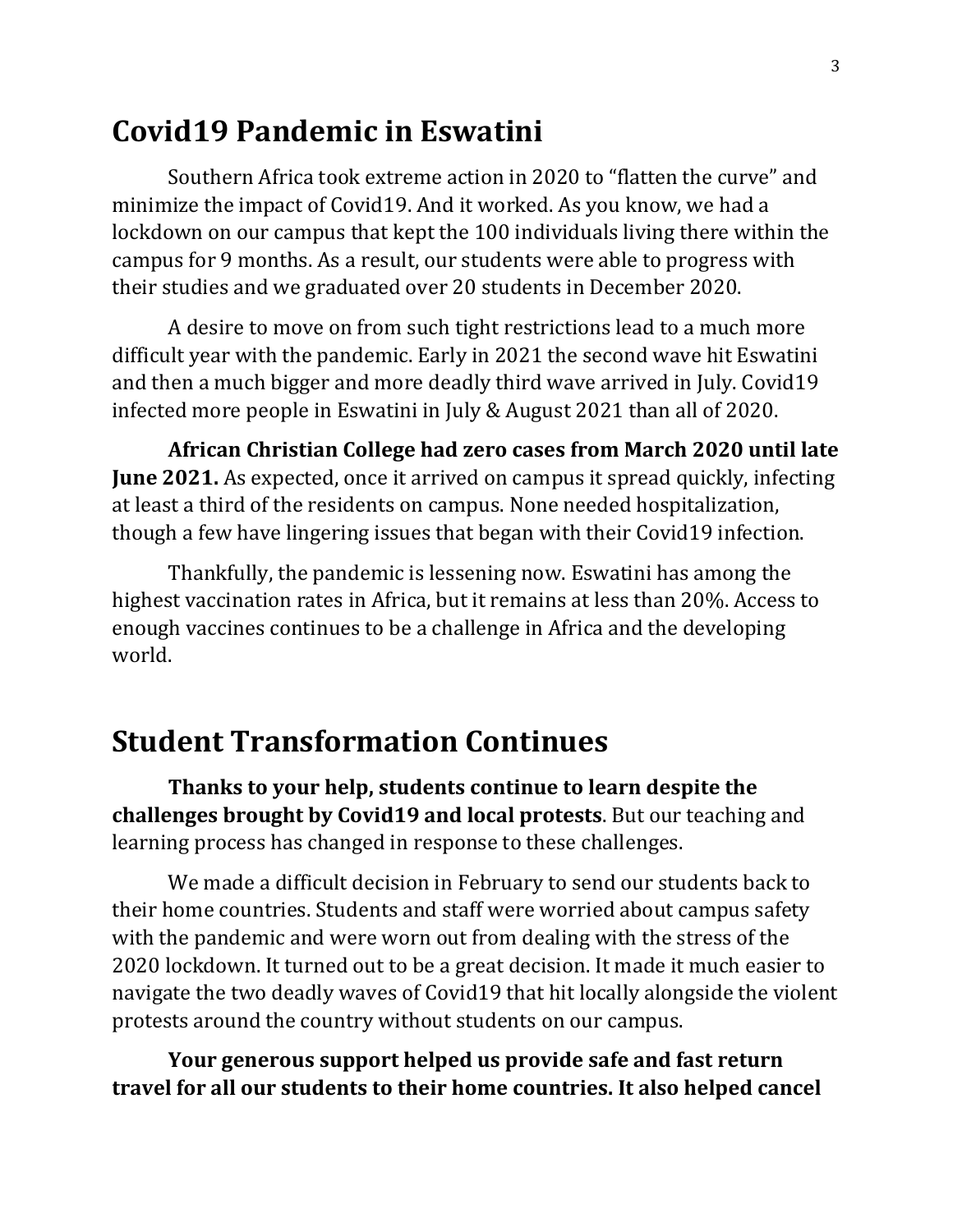#### **all student fees for 2021 while providing students money for necessities and internet, and a laptop for virtual learning at home.**

Thanks to a new partnership with Abilene Christian University, we were also able to provide a much higher quality learning experience for our students at home. We were able to match most of our 2021 courses with courses from ACU Online's new undergraduate programs. Our lecturers used these professionally developed courses to teach our students this year. We've

seen higher satisfaction among students and staff in their online learning this year.

Virtual learning hasn't been a total win, however. Providing virtual courses and learning materials is costly. And as we expected, several students dropped who could not manage home expectations with studies. While we've seen good learning outcomes, we've also seen some of our best students struggle academically.

Thanks to your help, Zuze has a laptop to complete his studies online in Malawi.

From this we're learning much about the limits and opportunities of

virtual learning in Africa. And we're also seeing how valuable it is for students to be able to study in a safe, Christian environment away from the tug of responsibilities and challenges faced at home. On campus, students have a place to live, food at each meal, a job, and their classes and academic resources just steps away. At home, providing food for the family overwhelms the priority of studying.

We continue spiritual formation and student transformation as they study at home as we work with local mentors, ministers, and others to guide our students along with our virtual curriculum and teaching. But we certainly miss the daily rhythms of worship, work, and life together on campus.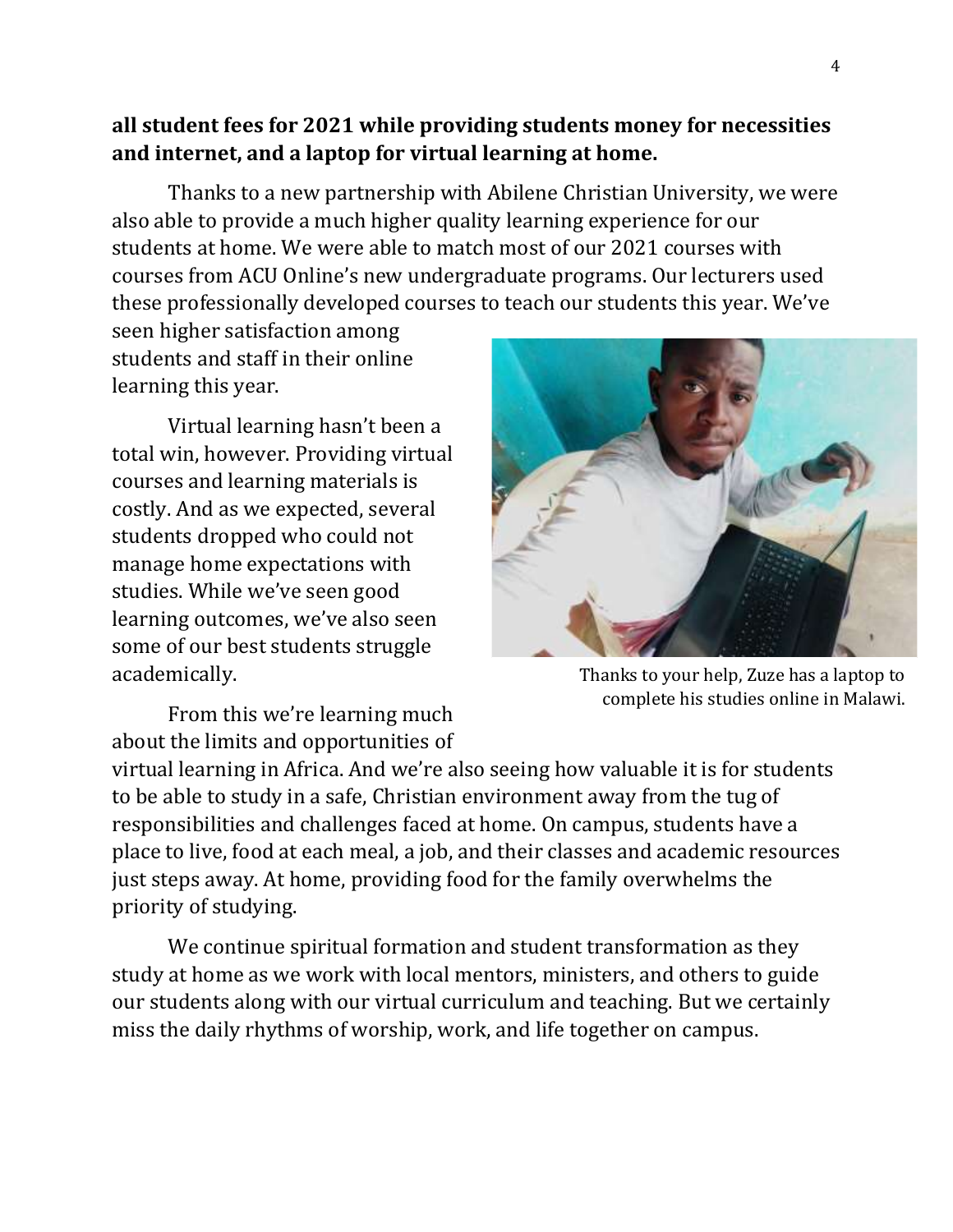## **Two Graduates in Leadership**

One of the exciting things that has happened this year is the promotion of **Ndumiso Dlamini as Academic Dean**. Ndumiso is a 2014 graduate of African Christian College who also completed his master's degree in education (MEd) in Higher Educational Leadership from ACU in 2020. He plans to begin doctoral studies soon.

As Admissions Coordinator & Ambassador, Ndumiso has been a valuable member of our team since 2015. He has overseen the increase in our student enrollment the past five



Ndumiso Dlamini is a 2014 graduate and 2020 MEd graduate who now serves as Academic Dean.

years and has strengthened our relationships with local churches and government agencies. He is committed to ACC's mission and continues to develop his professional, spiritual, and personal skills for leadership.

Another ACC graduate, **Tendekai Mashaire**, joined our team as a lecturer last year. Tendekai graduated in 2017. At home in Zimbabwe, he



Tendekai Mashaire is a 2017 graduate who has returned as a full-time lecturer in psychology.

furthered his studies by earning a graduate degree in organizational psychology while working as a counselor with a local nonprofit organization. Tendekai is currently enrolled in a doctoral program while teaching a full load of our online courses this year.

It's thrilling to see these two young men as leaders among our staff. **You helped equip them into the godly, qualified, and capable young leaders they are today**. Looking at their growth and commitment to being part of the African Christian College mission is one of the clearest signs of God at work this past year.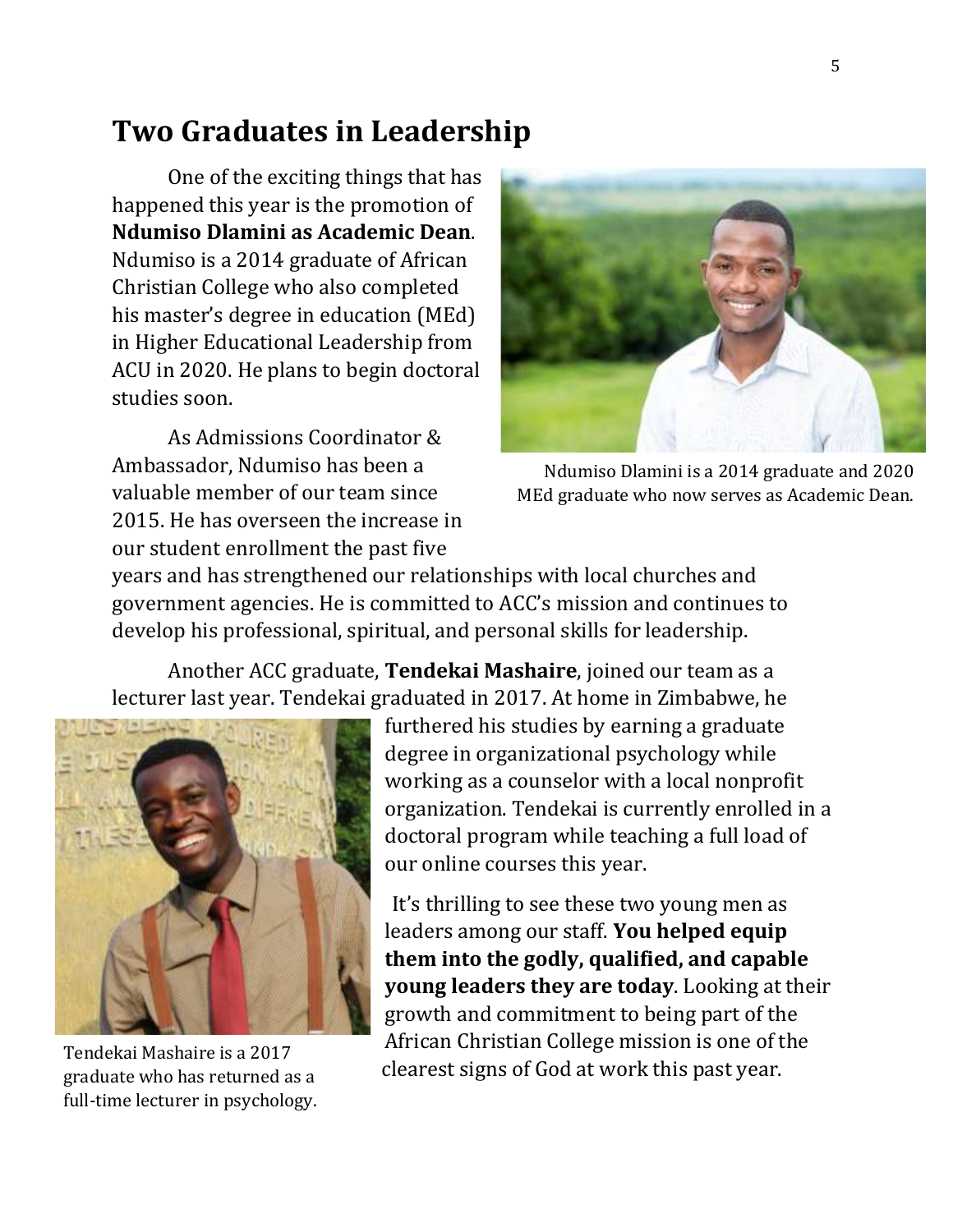## **Celebrating a Record-Breaking Harvest**

We completed our 2021 macadamia harvest in Eswatini last month and are thankful to have had our **largest macadamia nut harvest ever!** The Tree of Life produced over 145,000 pounds of ready-to-eat macadamia nuts!

You may recall that the 2020 harvest of macadamia nuts was disappointing – about half of the previous year's harvest. So, it's an extra special blessing to have a record-breaking harvest this year.

The Tree of Life Project continues to be our primary financial sustainability effort at African Christian College.

We were blessed that despite a crash in macadamia nut sales in 2020, UKWAZI Makadamia, our US-based macadamia nut brand, managed to remain profitable. Our 2020 and 2021 sales are currently half of our 2019 sales, but we continue to work toward a return to pre-pandemic sales levels over the next 12-18 months.

# **Practicing Our Values as an Employer**

Like you, I want to ensure that African Christian College lives out its Christian values in all areas of our work. It is impossible to teach and transform students effectively if the college is not practicing what it is teaching and preaching. A few months ago, we completed a project begun just before the pandemic related to reviewing our human resources, particularly in Eswatini.

Our professional consultants helped us to update our HR policies and practices . . . including the implementation of salary scales based on local



### **Macadamias purchases support students!**

Our macadamia nuts are available in HEB & Central Market "Healthy Living" sections and online at [buyMacadamias.com](http://www.buymacadamias.com/)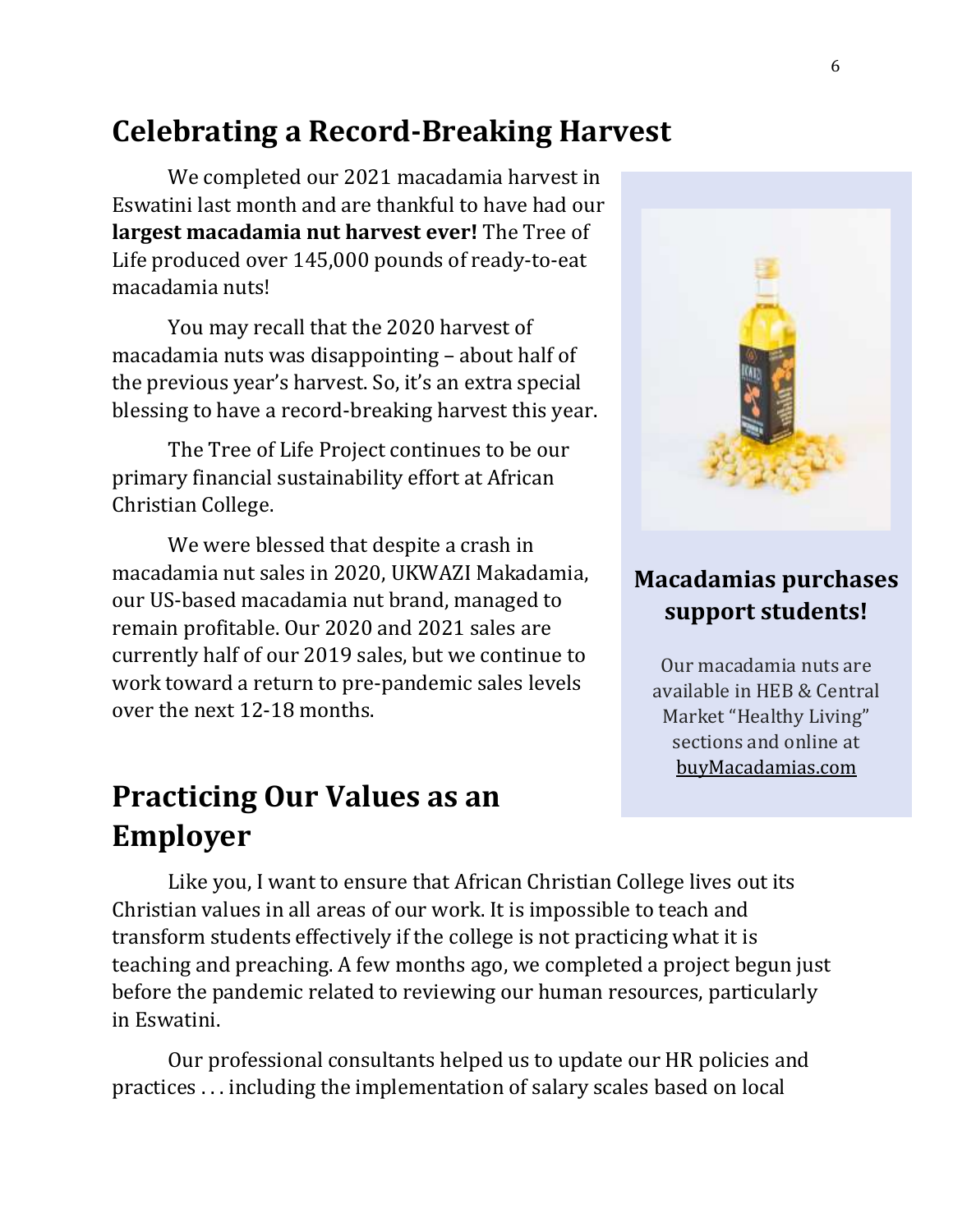(Eswatini) market salaries in all industries. We learned that most of our employees were below comparable salaries and about half of our employees were paid far below salaries for comparable positions. According to board policy, salaries must be fair and reasonably comparable to the local market.

To set this right, we implemented the salary scales in July 2021 and increased all salaries – for the first time since January 2020. This doubled the annual cost of our salary and benefits to our Eswatini-based employees. Like many organizations, salaries are our greatest expense, so doubling this expense comes with a significant cost.

But it's worth it. I believe for African Christian College to fully become the institution that God calls us to be, we must walk our talk of treating others with dignity, love, and fairness. And I believe that this will also help us to attract and retain high performers who will continue to ensure the future good work of equipping students for excellent service in God's kingdom.

### **Transitions for the Future**

Since our  $50<sup>th</sup>$  anniversary in 2017, we've been planning for the next fifty years of African Christian College. We've taken steps toward

implementing this new vision . . . but much of it remains unknown considering recent events. In November 2021, our board and staff leadership will be meeting together to prayerfully discern our future vision. I hope you and your congregation will join us in prayer.

Let me briefly explain what I do know about our vision:

> ▪ **We are retiring our current academic programs**. We enrolled our last group of students into our existing Bachelor of Theology degree in January 2020. The current program is scheduled to end in December of this year.



### **Pray for the Vision**

Over the next month, we'll be making important decisions about the future programs and vision for the school. Your prayers will help!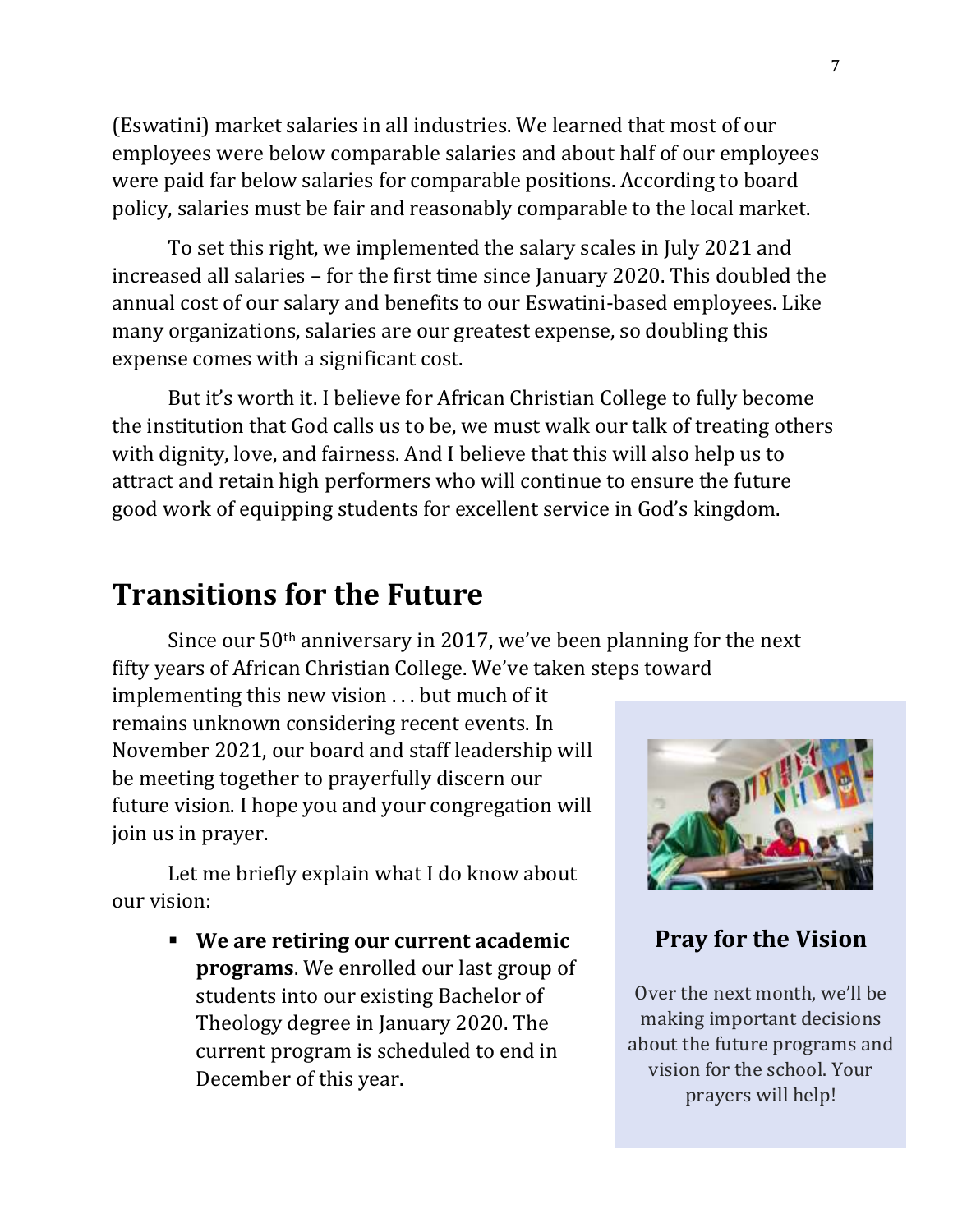- **We are preparing to launch new programs**. Originally, we planned to launch new academic programs in August 2022, but it will likely be 2023 before they are launched. These changes are driven by accreditation requirements as well as our desire to provide the best and most relevant education possible for our students.
- **We will have a new name**. I can hardly wait to share it with you (and I will soon). "College" in Southern Africa is associated with high school-level learning instead of university-level. Because African Christian University already exists, we had to come up with something new. Be on the lookout!
- **Our mission remains untouched**. We remain fully committed to equipping African students for excellent service in God's kingdom. What we're defining now is how to best deliver on that mission as we seek to steward the resources entrusted to us by you, our other supporters, and God.

# **Financial Stewardship**

African Christian College seeks to be good stewards of God's resources by building sustainable funding through a diversity of sources – including church partners like you, individual supporters, and earned revenue. Our 14,000 macadamia trees provide most of the operational revenue to cover our \$1 million in annual operating expenses.

#### **Your church's support is transforming students across Africa.**  *Thank you!!*

Donations from the USA have been similar the past few years at around \$375,000. Our sixteen congregational partners provide 40% of our annual donations (\$155,000). Our Eswatini macadamia harvest in 2020 generated \$400,000 in revenue and this year's harvest is expected to earn \$885,000.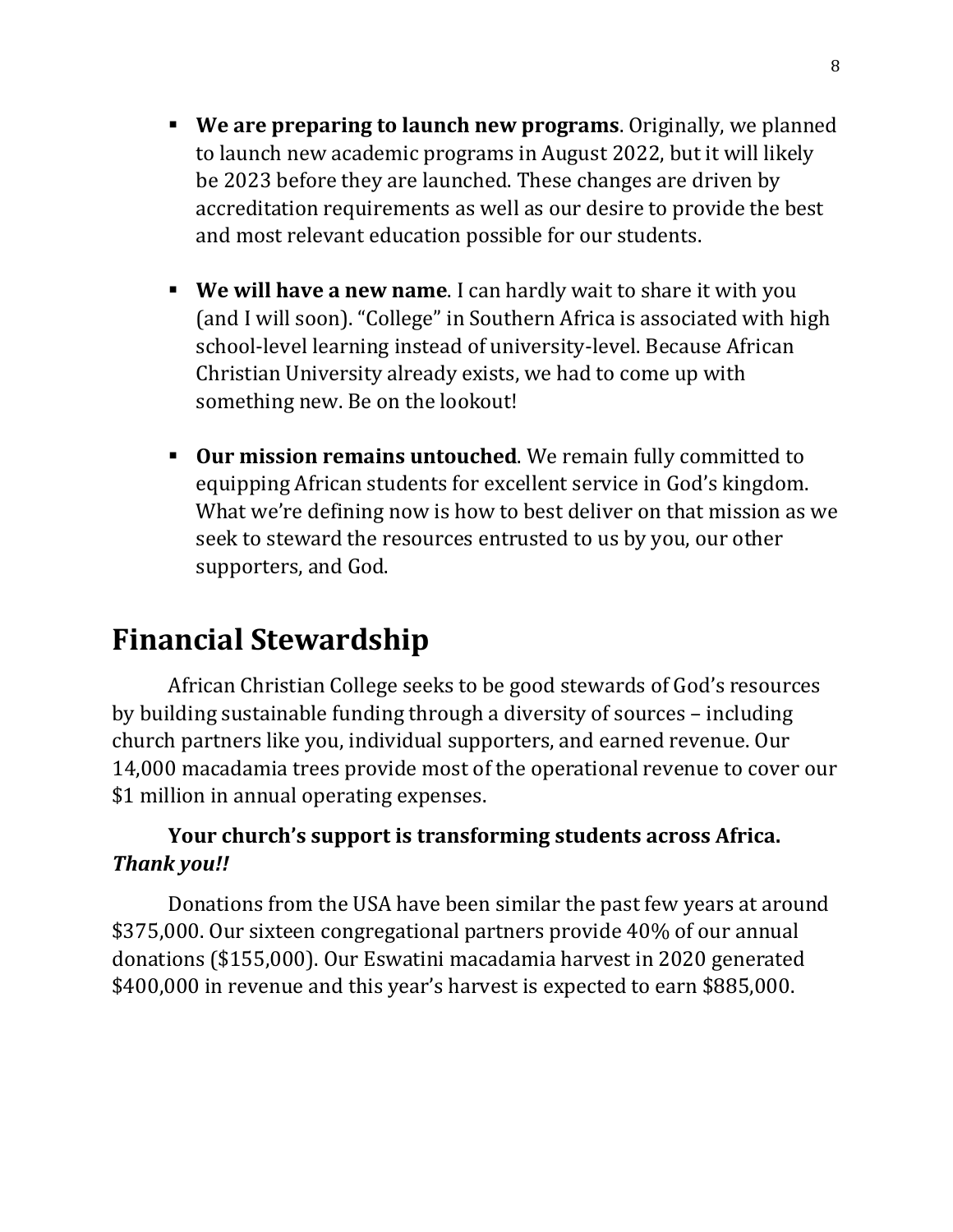# **Quick Highlights**

Here are a few more highlights for those who like extra details:

- **We have 24 students enrolled from 9 nations**. This is a significant drop compared to the 56 students we had last year that is a result of not enrolling a freshman class and the pandemic.
- **EXEDENT African Christian College remains fully recognized and accredited by** both the **Eswatini Higher Education Council** and the **Association for Christian Theological Education in Africa**.
- Staff Changes:
	- o **Lynn Rhodes**, an on-campus lecturer since 2012, retired from teaching at the end of 2020.
	- o **Dr. Alan Martin**, who served as our VP of Academic Affairs, left our team at the end of 2020.
	- o **Dr. Paul Chimhungwe**, an on-campus lecturer since 2014, has been on leave all year to address health challenges.
	- o **Enoch Matonsie** retired last year after decades of working with our orchards and operations team.
- Our Locavore Market has continued this year with new team members. The pandemic, protests, and smaller campus community combined to make it difficult to succeed this past year.

## **Ways to Further Our Work Together**

Your church is an important part of what God is doing in Africa. It's easy to get distracted by the challenges we've faced, but God is still at work. And **your work at African Christian College is making a difference across the continent**.

I also want this partnership together to be meaningful to you and your congregation. Here are some of my ideas of how we might do that, but I really want to hear from you about how you think we can best partner with your church and all its members.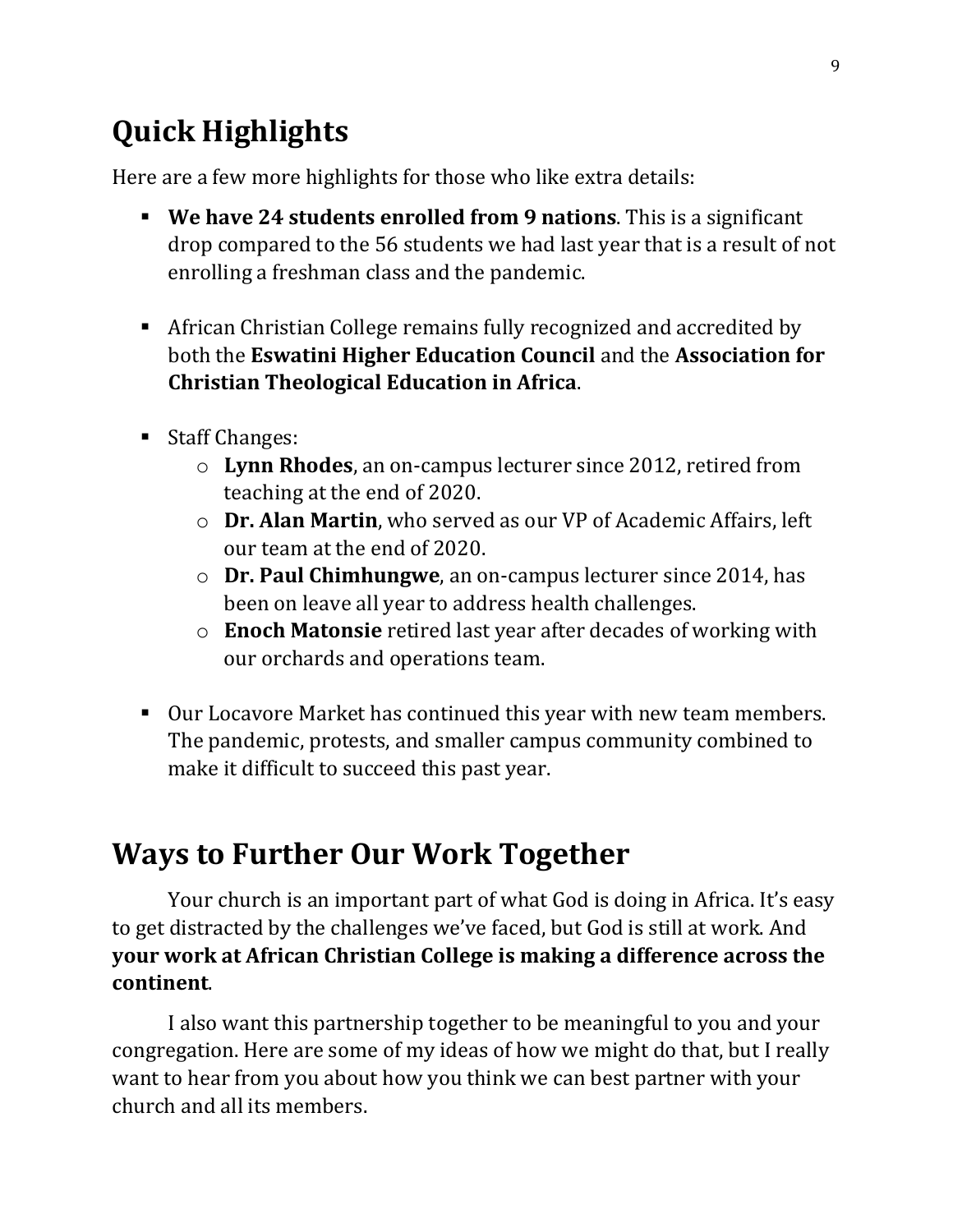#### **Prayer Support**

- $\checkmark$  Add African Christian College and/or our students and staff to your church's published prayer lists
- $\checkmark$  Subscribe to our monthly prayer calendar to pray with prayer warriors around the globe. Contact jan@AfricanChristianCollege.org
- $\checkmark$  Pray for peace in Eswatini that honors God; for safety for our campus; for health and well-being; for student transformation; for healthy and productive macadamia trees; for our vision discernment process; and for our leaders, board, staff, and students.

#### **Plan a Church Visit or Macadamia Nut Sale**

- $\checkmark$  Help us set-up a Macadamia Sales Booth at your worship service. Members can buy for themselves or to give others
- $\checkmark$  Invite us to meet with your Missions Committee, elders, or ministry staff to talk about God at work in Africa
- $\checkmark$  Invite us to preach, offer the communion talk, or teach a Bible class and share about your church's work in Eswatini
- $\checkmark$  Invite us to share in a virtual communion service, preaching, or presentation during your virtual services or classes

#### **Plan a Trip to Eswatini**

 $\checkmark$  There's nothing comparable to being on-campus. We can help plan an ideal trip for people from your congregation.

### **Tell Your Church about Your Mission in Eswatini**

- $\checkmark$  Share our video update before, during, or after your worship service or Bible class.
- $\checkmark$  Print or email written updates to all your members
- $\checkmark$  Link our website on your church website
- ✓ Share African Christian College social media updates on your church's social media channels.

### **Contact Us**

If we can help you with any of these ideas . . . or if you have ideas or needs of your own that would help to strengthen our partnership together, please contact me or Dr. Jan Meyer, our US-based development director.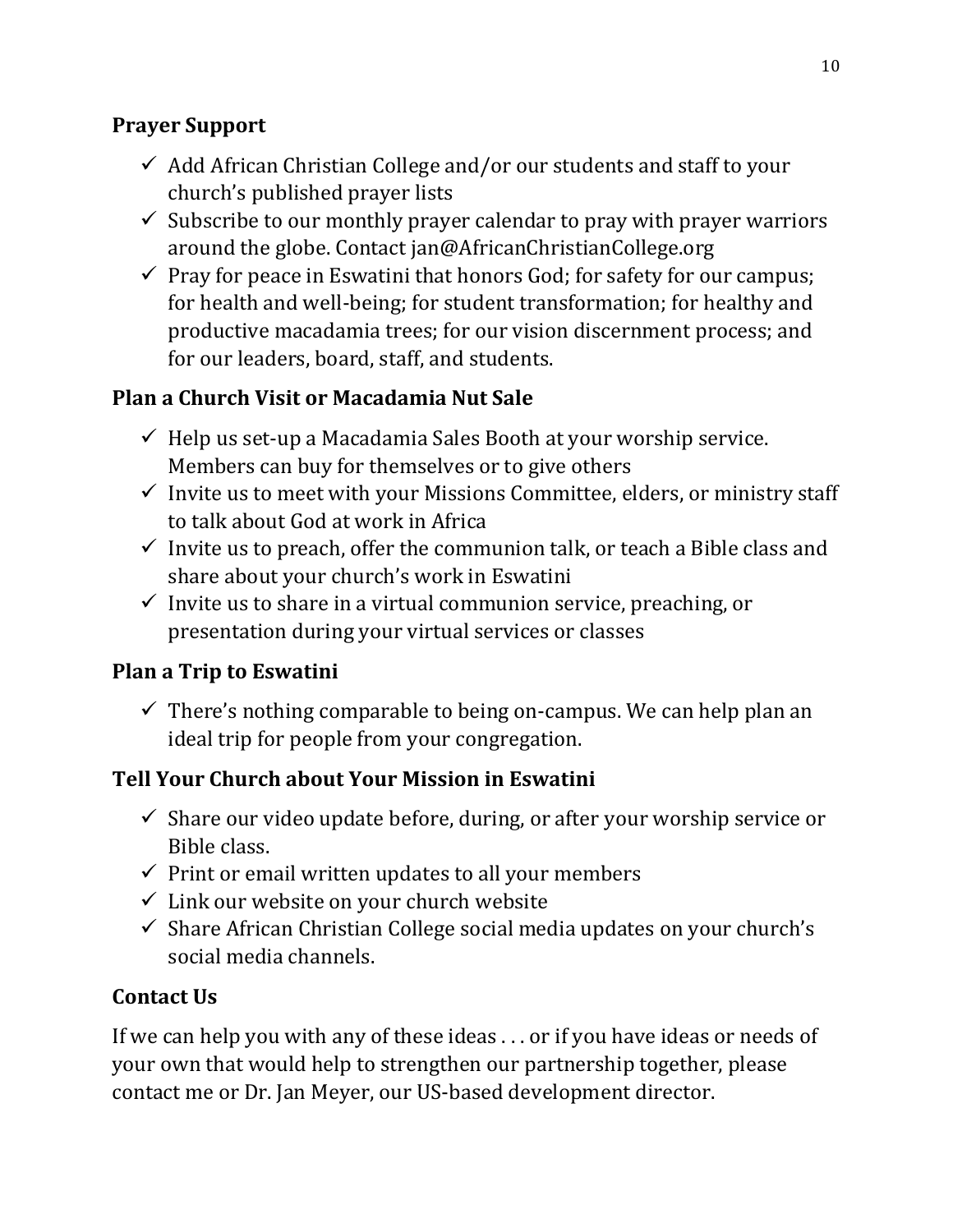**Brad Carter** President brad@AfricanChristianCollege.org (325) 261-9207

**Dr. Jan Meyer** Development Director jan@AfricanChristianCollege.org (325) 669-6922

# **Thank you!**

I'm praying God continues to work in and through your church as it glorifies God and makes disciples. And I'm praying for our work together to continue to make a positive impact in God's kingdom in Africa.

Despite the challenges the world has been facing . . . God is at work. I'm blessed with a front row seat at how your work with African Christian College is transforming students . . . results you don't get to see firsthand.

- I get to hear **Anthony** speak up as a student leader even when it's difficult because ACC pushes him to be a person of integrity.
- I get to read **Lee's** papers that show her growing understanding of God's Word and how it is helping strengthen her faith.
- I get to see **Bentry's** garden and pig business replicating our Locavore Market.
- I get to watch as **Tumelo** explains how her learning is helping her to recognize new ways to help young girls in her community avoid poverty and abuse.
- I get to pray with **Mlungisi** as we walk together through the difficulties of life and help each other grow to be like Jesus.



Brad & Rachael Carter with 2020 graduate Mlungisi Moyo who now works as an entrepreneurship trainer with the Zimbabwean government.